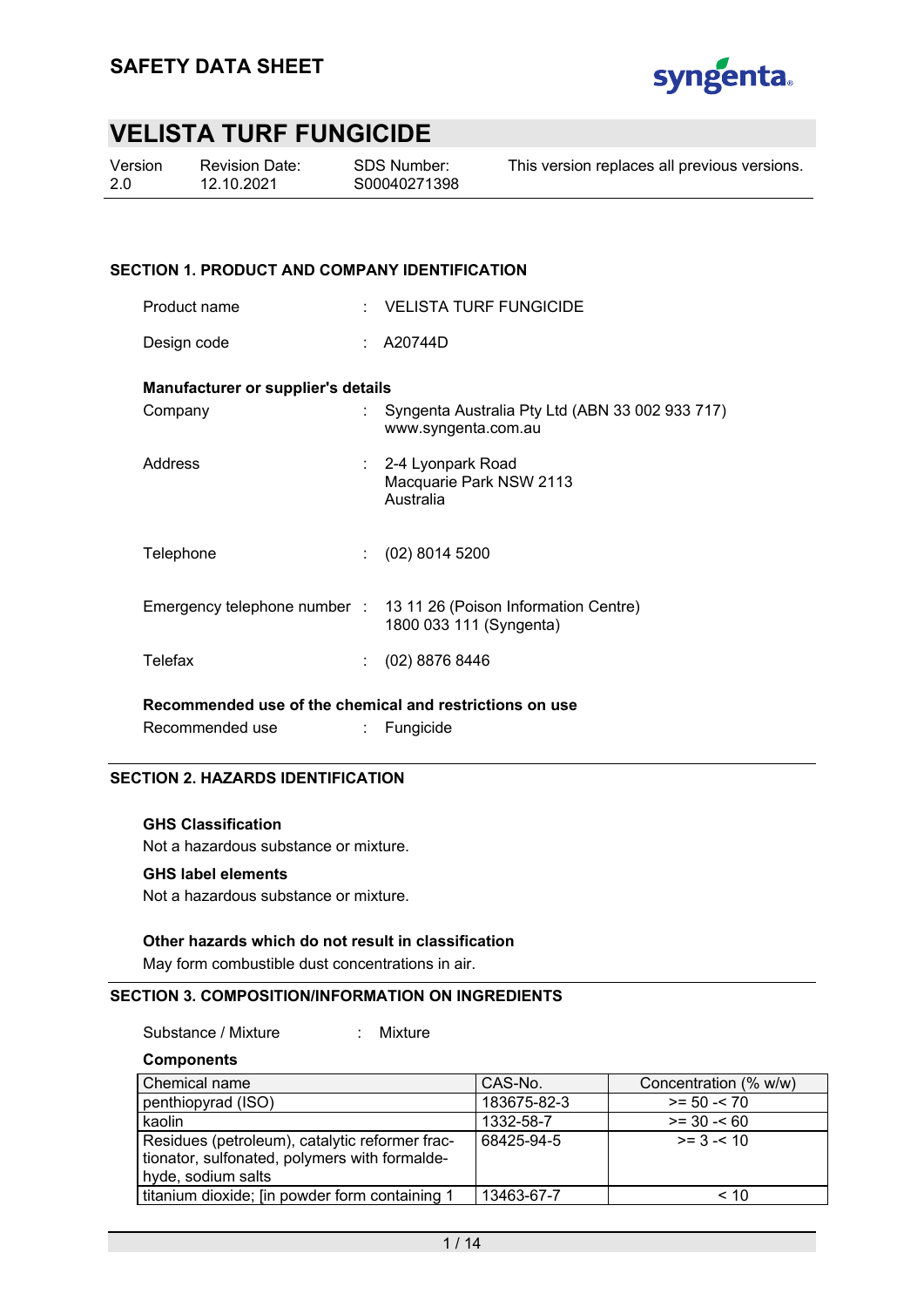

| Version | Re۱  |
|---------|------|
| 2.0     | 12.1 |

vision Date: 12.10.2021

SDS Number: S00040271398 This version replaces all previous versions.

| % or more of particles with aerodynamic diame-<br>$\text{ter} \leq 10 \text{ }\text{µml}$ |            |
|-------------------------------------------------------------------------------------------|------------|
| sulfuric acid, mono-C12-18-alkyl esters, sodium   68955-19-1<br>salts                     | $>= 1 - 3$ |

## **SECTION 4. FIRST AID MEASURES**

| General advice                                                    | Have the product container, label or Safety Data Sheet with<br>you when calling the emergency number, a poison control<br>center or physician, or going for treatment.                                     |
|-------------------------------------------------------------------|------------------------------------------------------------------------------------------------------------------------------------------------------------------------------------------------------------|
| If inhaled                                                        | Move the victim to fresh air.<br>If breathing is irregular or stopped, administer artificial respira-<br>tion.<br>Keep patient warm and at rest.<br>Call a physician or poison control centre immediately. |
| In case of skin contact                                           | : Take off all contaminated clothing immediately.<br>Wash off immediately with plenty of water.<br>If skin irritation persists, call a physician.<br>Wash contaminated clothing before re-use.             |
| In case of eye contact                                            | Rinse immediately with plenty of water, also under the eyelids,<br>for at least 15 minutes.<br>Remove contact lenses.<br>Immediate medical attention is required.                                          |
| If swallowed                                                      | If swallowed, seek medical advice immediately and show this<br>container or label.<br>Do NOT induce vomiting.                                                                                              |
| Most important symptoms<br>and effects, both acute and<br>delayed | Nonspecific<br>No symptoms known or expected.                                                                                                                                                              |
| Notes to physician                                                | There is no specific antidote available.<br>Treat symptomatically.                                                                                                                                         |

## **SECTION 5. FIREFIGHTING MEASURES**

| Suitable extinguishing media                                                   | Extinguishing media - small fires<br>Use water spray, alcohol-resistant foam, dry chemical or car-<br>bon dioxide.<br>Extinguishing media - large fires<br>Alcohol-resistant foam<br>or<br>Water spray                                                                                                                                                                  |
|--------------------------------------------------------------------------------|-------------------------------------------------------------------------------------------------------------------------------------------------------------------------------------------------------------------------------------------------------------------------------------------------------------------------------------------------------------------------|
| Unsuitable extinguishing<br>media<br>Specific hazards during fire-<br>fighting | : Do not use a solid water stream as it may scatter and spread<br>fire.<br>: Fire will spread by burning with a visible flame.<br>As the product contains combustible organic components, fire<br>will produce dense black smoke containing hazardous prod-<br>ucts of combustion (see section 10).<br>Exposure to decomposition products may be a hazard to<br>health. |
| Specific extinguishing meth-<br>ods                                            | : Do not allow run-off from fire fighting to enter drains or water<br>courses.                                                                                                                                                                                                                                                                                          |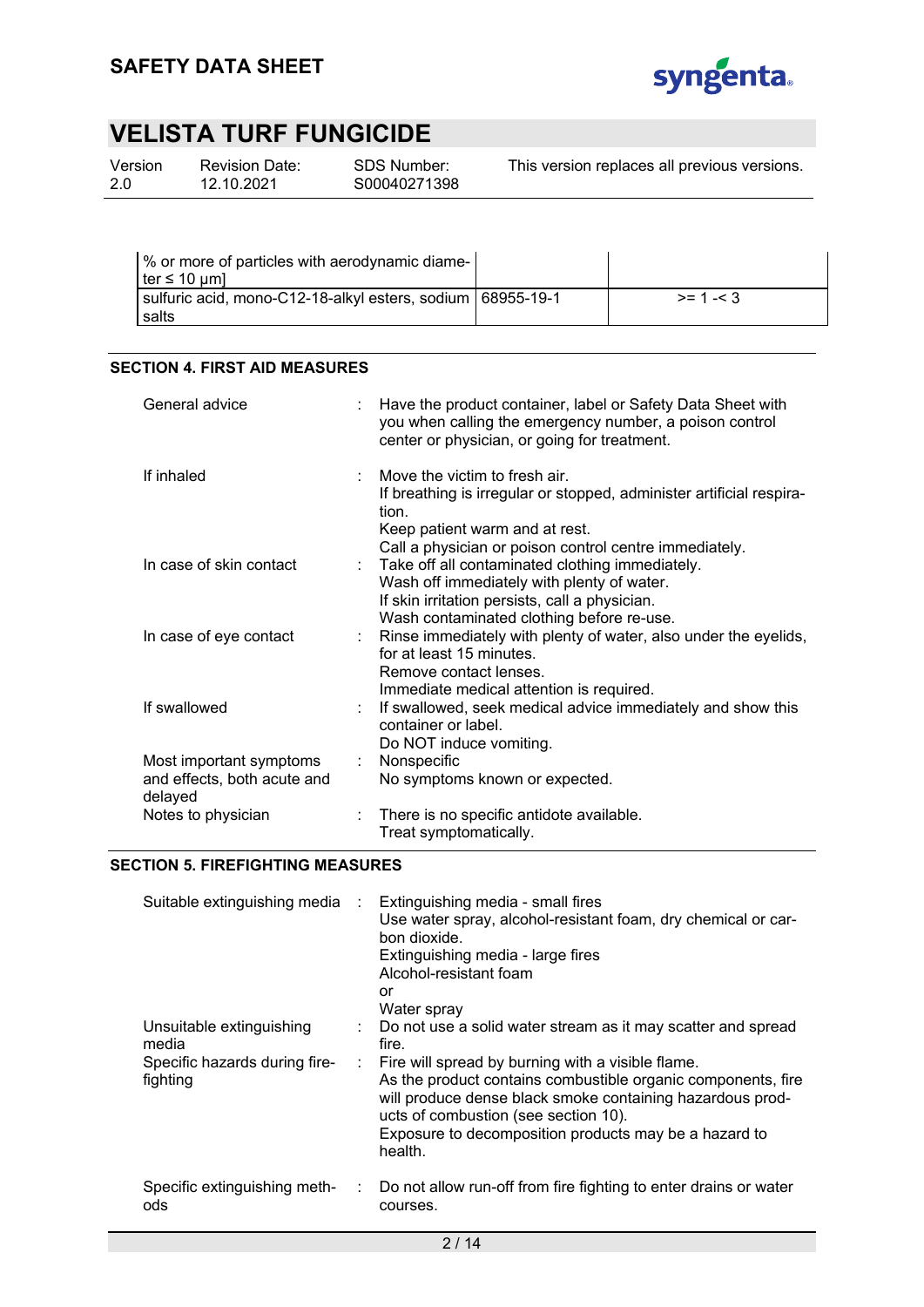

| Version | <b>Revision Date:</b> | SDS Number:  | This version replaces all previous versions. |
|---------|-----------------------|--------------|----------------------------------------------|
| -2.0    | 12.10.2021            | S00040271398 |                                              |
|         |                       |              |                                              |

| Special protective equipment<br>for firefighters<br>Hazchem Code |  | Cool closed containers exposed to fire with water spray.<br>Wear full protective clothing and self-contained breathing ap-<br>paratus.<br>: 27 |
|------------------------------------------------------------------|--|------------------------------------------------------------------------------------------------------------------------------------------------|
|------------------------------------------------------------------|--|------------------------------------------------------------------------------------------------------------------------------------------------|

## **SECTION 6. ACCIDENTAL RELEASE MEASURES**

| Personal precautions, protec- :<br>tive equipment and emer-<br>gency procedures | Refer to protective measures listed in sections 7 and 8.<br>Avoid dust formation.                                                                                                                                                                                                                                                                                                                         |
|---------------------------------------------------------------------------------|-----------------------------------------------------------------------------------------------------------------------------------------------------------------------------------------------------------------------------------------------------------------------------------------------------------------------------------------------------------------------------------------------------------|
| Environmental precautions                                                       | : Do not flush into surface water or sanitary sewer system.<br>If the product contaminates rivers and lakes or drains inform<br>respective authorities.                                                                                                                                                                                                                                                   |
| Methods and materials for<br>containment and cleaning up                        | Contain spillage, pick up with an electrically protected vacuum<br>cleaner or by wet-brushing and transfer to a container for dis-<br>posal according to local regulations (see section 13).<br>Do not create a powder cloud by using a brush or compressed<br>air.<br>Clean contaminated surface thoroughly.<br>Clean with detergents. Avoid solvents.<br>Retain and dispose of contaminated wash water. |

### **SECTION 7. HANDLING AND STORAGE**

| Advice on safe handling     | This material is capable of forming flammable dust clouds in<br>air, which, if ignited, can produce a dust cloud explosion.<br>Flames, hot surfaces, mechanical sparks and electrostatic<br>discharges can serve as ignition sources for this material.<br>Electrical equipment should be compatible with the flammabil-<br>ity characteristics of this material. The flammability character-<br>istics will be made worse if the material contains traces of<br>flammable solvents or is handled in the presence of flamma-<br>ble solvents. |
|-----------------------------|-----------------------------------------------------------------------------------------------------------------------------------------------------------------------------------------------------------------------------------------------------------------------------------------------------------------------------------------------------------------------------------------------------------------------------------------------------------------------------------------------------------------------------------------------|
|                             | In general personnel handling this material and all conducting<br>equipment should be electrically earthed or grounded. Bulk<br>bags (FIBC) used to contain this material should be Type B,<br>Type C or Type D. Type C bags must be electrically ground-<br>ed or earthed before powder is charged to or discharged from<br>the bag. If metal or fibre drums are used to contain this mate-<br>rial, make certain the metal parts are bonded to the filling<br>equipment and grounded.                                                       |
|                             | This material can become readily charged in most operations.                                                                                                                                                                                                                                                                                                                                                                                                                                                                                  |
| Conditions for safe storage | Avoid contact with skin and eyes.<br>When using do not eat, drink or smoke.<br>For personal protection see section 8.<br>Keep containers tightly closed in a dry, cool and well-<br>ventilated place.<br>Keep out of the reach of children.                                                                                                                                                                                                                                                                                                   |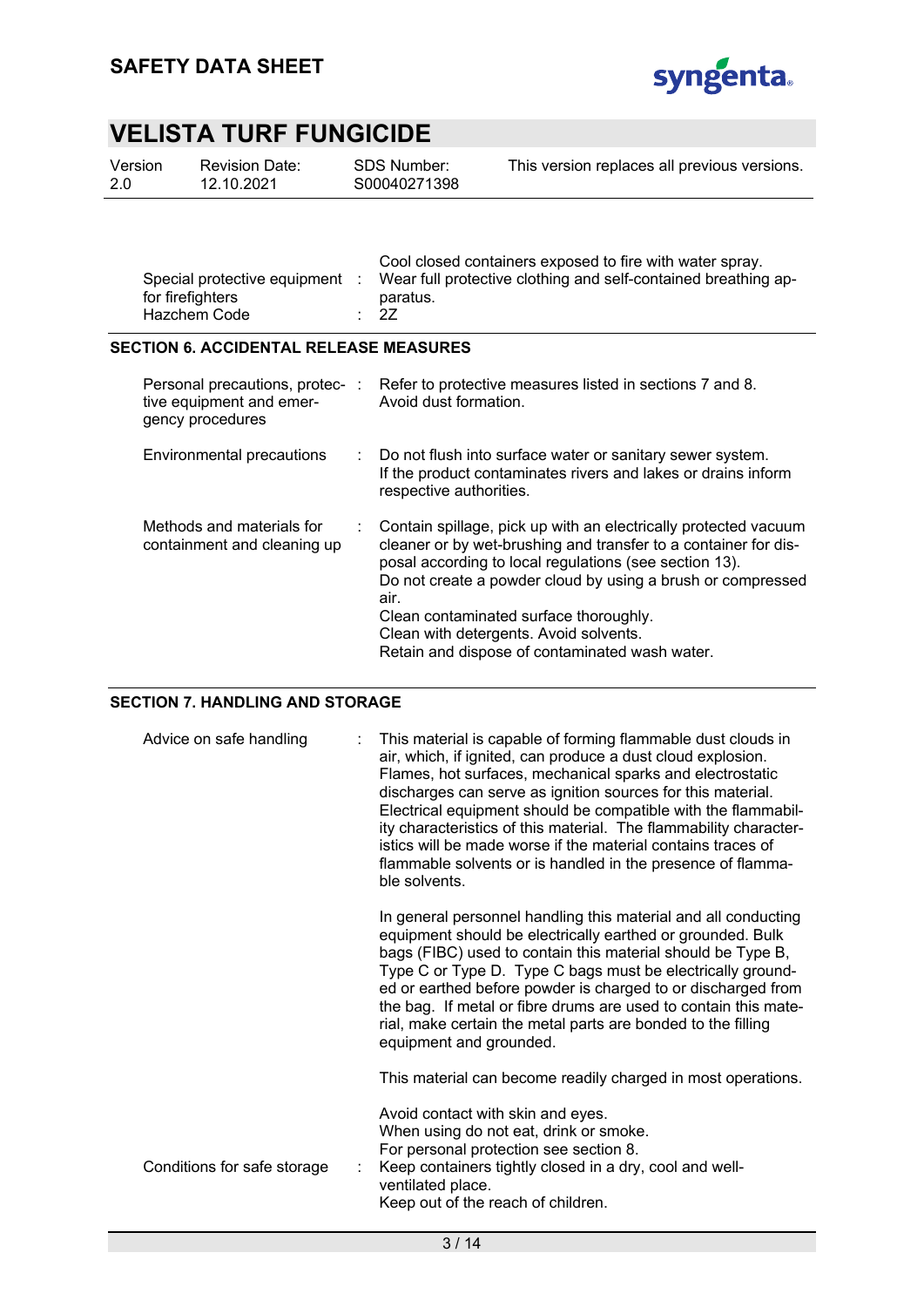

Version 2.0

Revision Date: 12.10.2021

SDS Number: S00040271398

This version replaces all previous versions.

Keep away from food, drink and animal feedingstuffs.

### **SECTION 8. EXPOSURE CONTROLS/PERSONAL PROTECTION**

### **Components with workplace control parameters**

| Components                                                                                                             | CAS-No.                                                                                                                                                                                                                                                                                                                                                                                                                                                                                                                                                                                                         | Value type<br>(Form of<br>exposure)                                                                                                 | Control parame-<br>ters / Permissible<br>concentration    | <b>Basis</b> |  |  |
|------------------------------------------------------------------------------------------------------------------------|-----------------------------------------------------------------------------------------------------------------------------------------------------------------------------------------------------------------------------------------------------------------------------------------------------------------------------------------------------------------------------------------------------------------------------------------------------------------------------------------------------------------------------------------------------------------------------------------------------------------|-------------------------------------------------------------------------------------------------------------------------------------|-----------------------------------------------------------|--------------|--|--|
| kaolin                                                                                                                 | 1332-58-7                                                                                                                                                                                                                                                                                                                                                                                                                                                                                                                                                                                                       | <b>TWA</b>                                                                                                                          | 10 mg/m3                                                  | AU OEL       |  |  |
|                                                                                                                        |                                                                                                                                                                                                                                                                                                                                                                                                                                                                                                                                                                                                                 | TWA (Res-<br>pirable par-<br>ticulate mat-<br>ter)                                                                                  | $2$ mg/m $3$                                              | <b>ACGIH</b> |  |  |
| titanium dioxide; [in powder<br>form containing 1 % or more of<br>particles with aerodynamic<br>diameter $\leq 10$ µm] | 13463-67-7                                                                                                                                                                                                                                                                                                                                                                                                                                                                                                                                                                                                      | <b>TWA</b>                                                                                                                          | 10 mg/m3                                                  | AU OEL       |  |  |
|                                                                                                                        |                                                                                                                                                                                                                                                                                                                                                                                                                                                                                                                                                                                                                 | <b>TWA</b>                                                                                                                          | 10 mg/m3<br>(Titanium dioxide)                            | <b>ACGIH</b> |  |  |
| <b>Engineering measures</b>                                                                                            | THE FOLLOWING RECOMMENDATIONS FOR EXPOSURE<br>CONTROLS/PERSONAL PROTECTION ARE INTENDED<br>FOR THE MANUFACTURE, FORMULATION AND<br>PACKAGING OF THE PRODUCT. FOR COMMERCIAL<br>APPLICATIONS AND/OR ON-FARM APPLICATIONS<br>CONSULT THE PRODUCT LABEL.<br>Containment and/or segregation is the most reliable technical<br>protection measure if exposure cannot be eliminated.<br>The extent of these protection measures depends on the<br>actual risks in use.<br>Maintain air concentrations below occupational exposure<br>standards.<br>Where necessary, seek additional occupational hygiene ad-<br>vice. |                                                                                                                                     |                                                           |              |  |  |
| Personal protective equipment                                                                                          |                                                                                                                                                                                                                                                                                                                                                                                                                                                                                                                                                                                                                 |                                                                                                                                     |                                                           |              |  |  |
| Respiratory protection                                                                                                 | No personal respiratory protective equipment normally re-<br>quired.<br>When workers are facing concentrations above the exposure<br>limit they must use appropriate certified respirators.                                                                                                                                                                                                                                                                                                                                                                                                                     |                                                                                                                                     |                                                           |              |  |  |
| Hand protection                                                                                                        |                                                                                                                                                                                                                                                                                                                                                                                                                                                                                                                                                                                                                 |                                                                                                                                     |                                                           |              |  |  |
| Remarks<br>Eye protection<br>Skin and body protection                                                                  | requirements.                                                                                                                                                                                                                                                                                                                                                                                                                                                                                                                                                                                                   | No special protective equipment required.<br>No special protective equipment required.<br>No special protective equipment required. | Select skin and body protection based on the physical job |              |  |  |
| Protective measures                                                                                                    |                                                                                                                                                                                                                                                                                                                                                                                                                                                                                                                                                                                                                 |                                                                                                                                     | The use of technical measures should always have priority |              |  |  |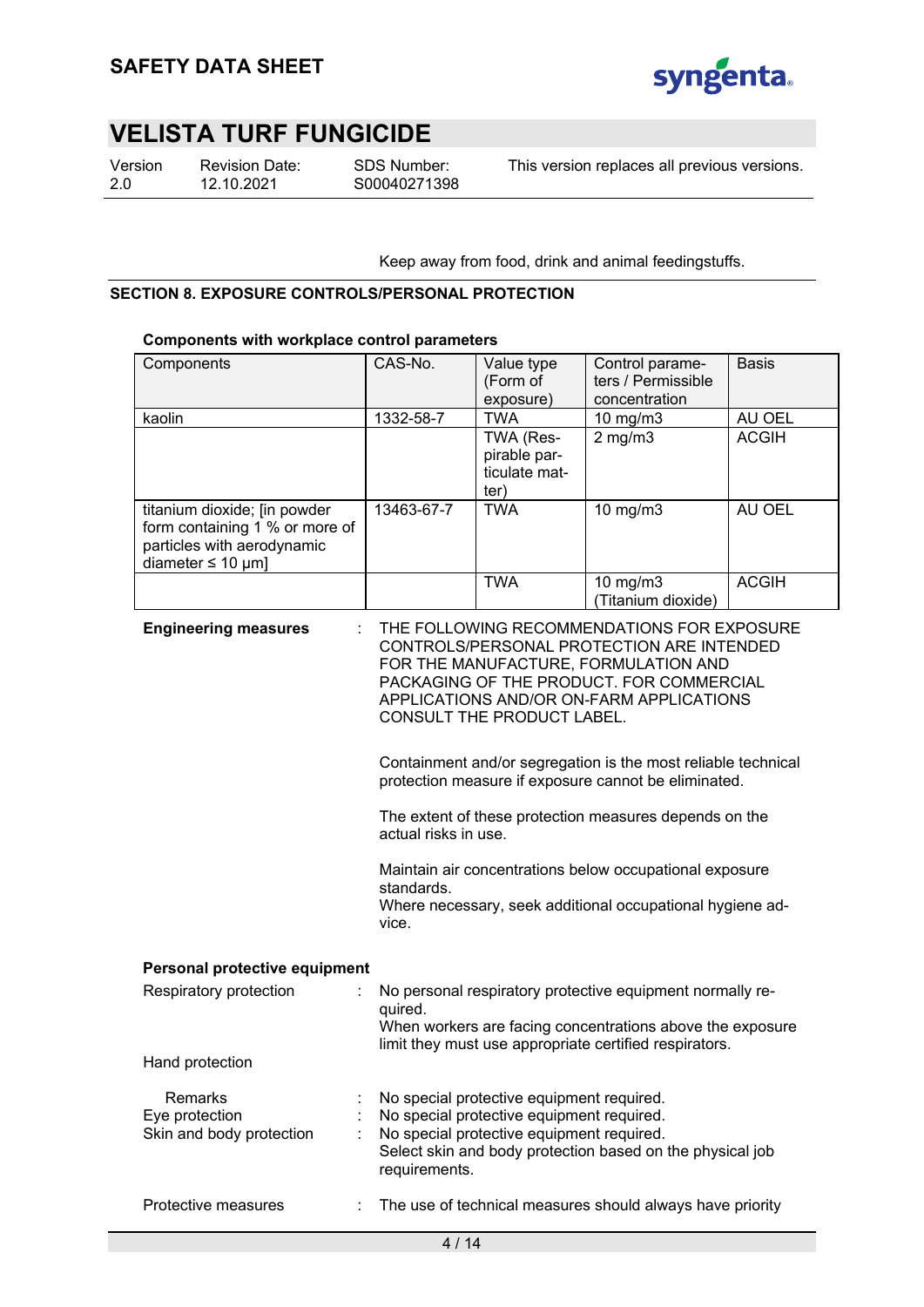

| Version | <b>Revision Date:</b> |
|---------|-----------------------|
| 2.0     | 12.10.2021            |

SDS Number: S00040271398 This version replaces all previous versions.

over the use of personal protective equipment. When selecting personal protective equipment, seek appropriate professional advice.

Personal protective equipment should comply with relevant national standards

## **SECTION 9. PHYSICAL AND CHEMICAL PROPERTIES**

| Appearance                                            |    | solid                                            |
|-------------------------------------------------------|----|--------------------------------------------------|
| Colour                                                |    | brown                                            |
| Odour                                                 |    | No data available                                |
| <b>Odour Threshold</b>                                |    | No data available                                |
| pH                                                    |    | 8.1<br>Concentration: 1 % w/v                    |
| Melting point/range                                   |    | No data available                                |
| Boiling point/boiling range                           | t. | No data available                                |
| Flash point                                           | ÷  | No data available                                |
| Evaporation rate                                      | ÷  | No data available                                |
| Flammability (solid, gas)                             | ÷. | May form combustible dust concentrations in air. |
| Burning number                                        | ÷  | 5 $(20 °C)$                                      |
| Upper explosion limit / Upper :<br>flammability limit |    | No data available                                |
| Lower explosion limit / Lower<br>flammability limit   | ÷  | No data available                                |
| Vapour pressure                                       | ÷  | No data available                                |
| Relative vapour density                               | ÷  | No data available                                |
| Density                                               |    | No data available                                |
| Solubility(ies)<br>Water solubility                   | ÷  | No data available                                |
| Solubility in other solvents                          | ÷. | No data available                                |
| Partition coefficient: n-<br>octanol/water            |    | No data available                                |
| Auto-ignition temperature                             | ÷  | No data available                                |
|                                                       |    |                                                  |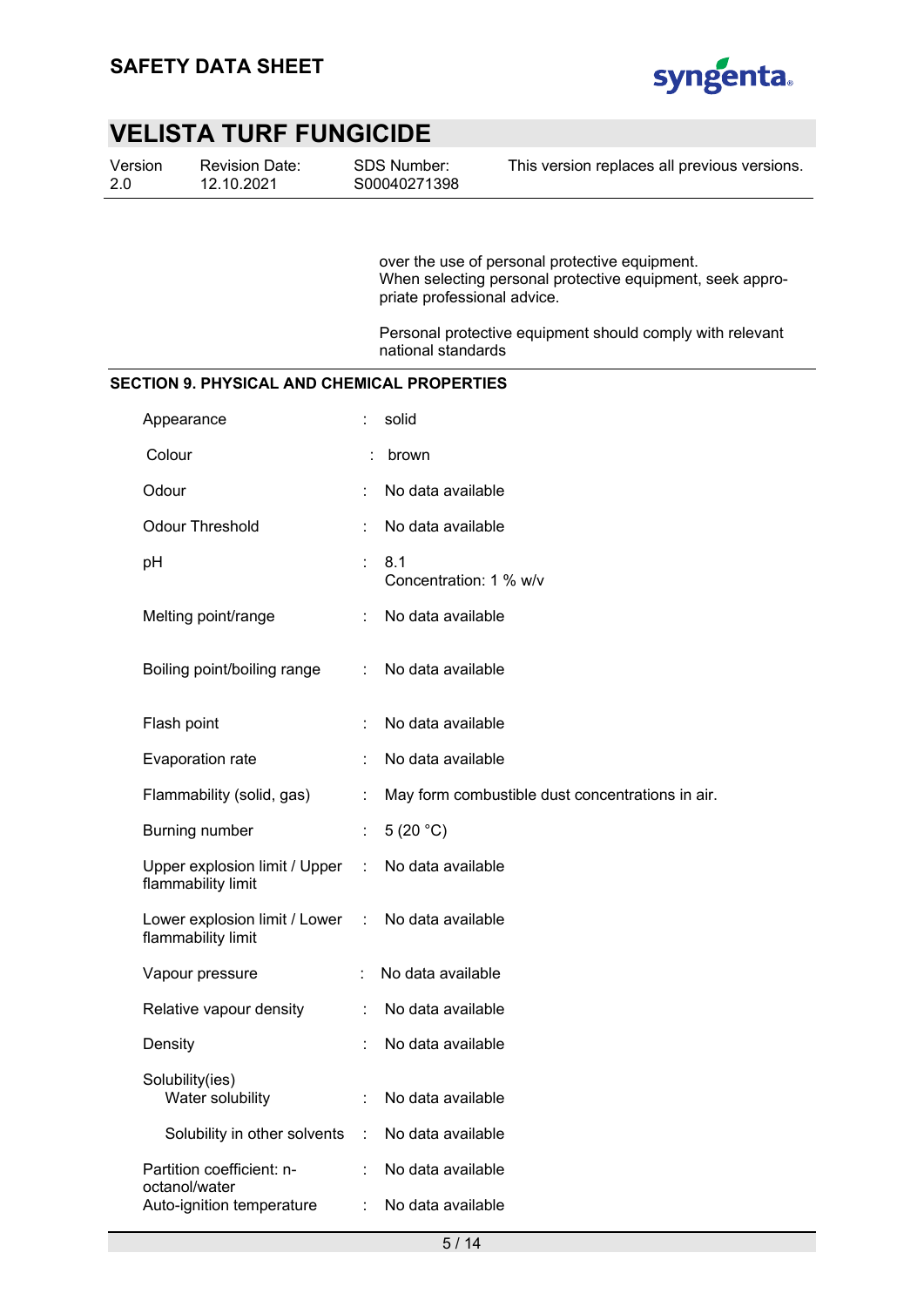

| Version | <b>Revision Date:</b> | SDS Number:  | This version replaces all previous versions. |
|---------|-----------------------|--------------|----------------------------------------------|
| 2.0     | 12.10.2021            | S00040271398 |                                              |
|         |                       |              |                                              |

| Decomposition temperature                 | × 1 | No data available |
|-------------------------------------------|-----|-------------------|
| Minimum ignition temperature<br>Viscosity |     | $\pm$ 450 °C.     |
| Viscosity, kinematic                      |     | No data available |
| <b>Explosive properties</b>               |     | Not explosive     |
| Oxidizing properties                      |     | No data available |
| Minimum ignition energy                   |     | $: 10 - 30$ mJ    |
| Particle size                             |     | No data available |

## **SECTION 10. STABILITY AND REACTIVITY**

| Reactivity              | : None reasonably foreseeable.                                                               |
|-------------------------|----------------------------------------------------------------------------------------------|
| Chemical stability      | : Stable under normal conditions.                                                            |
|                         | Possibility of hazardous reac- : No dangerous reaction known under conditions of normal use. |
| tions                   |                                                                                              |
| Conditions to avoid     | : No decomposition if used as directed.                                                      |
| Incompatible materials  | : None known.                                                                                |
| Hazardous decomposition | : No hazardous decomposition products are known.                                             |
| products                |                                                                                              |

## **SECTION 11. TOXICOLOGICAL INFORMATION**

| Exposure routes                        | $:$ Ingestion<br>Inhalation<br>Skin contact<br>Eye contact                                                                                                                     |
|----------------------------------------|--------------------------------------------------------------------------------------------------------------------------------------------------------------------------------|
| <b>Acute toxicity</b>                  |                                                                                                                                                                                |
| <b>Product:</b><br>Acute oral toxicity | : LD50 (Rat, female): $>$ 5,000 mg/kg                                                                                                                                          |
| Acute inhalation toxicity              | : LC50 (Rat, male and female): $> 5.10$ mg/l<br>Exposure time: 4 h<br>Test atmosphere: dust/mist<br>Assessment: The substance or mixture has no acute inhala-<br>tion toxicity |
| Acute dermal toxicity                  | : LD50 (Rat, male and female): $>$ 5,000 mg/kg                                                                                                                                 |
| <b>Components:</b>                     |                                                                                                                                                                                |
| penthiopyrad (ISO):                    |                                                                                                                                                                                |
| Acute oral toxicity                    | LD50 (Rat, male and female): > 2,000 mg/kg<br>Assessment: The substance or mixture has no acute oral tox-<br>icity                                                             |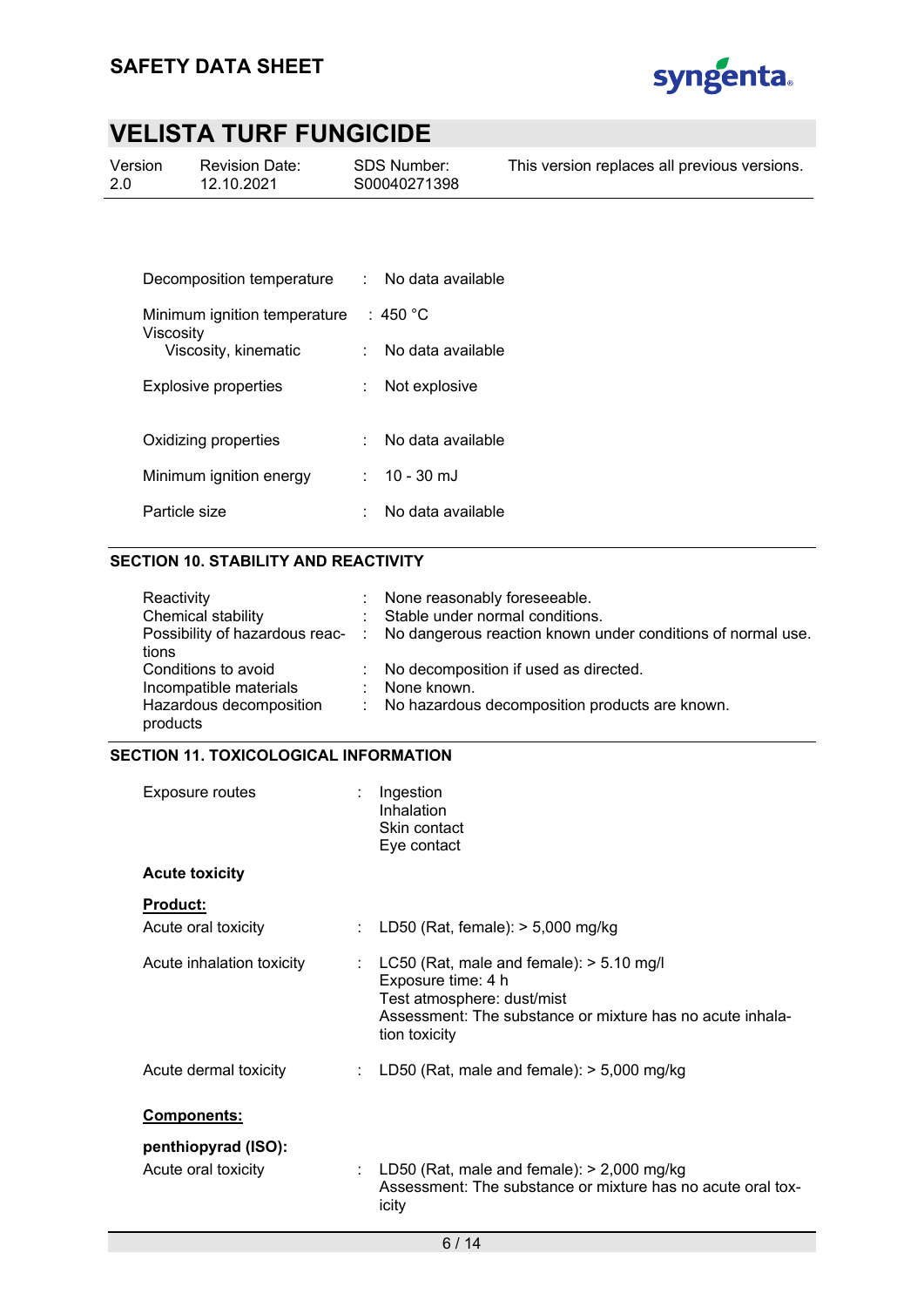

| Version<br>2.0    | <b>Revision Date:</b><br>12.10.2021                    |                             | <b>SDS Number:</b><br>S00040271398                                | This version replaces all previous versions.                                                               |
|-------------------|--------------------------------------------------------|-----------------------------|-------------------------------------------------------------------|------------------------------------------------------------------------------------------------------------|
|                   |                                                        |                             |                                                                   |                                                                                                            |
|                   | Acute inhalation toxicity                              |                             | Exposure time: 4 h<br>Test atmosphere: dust/mist<br>tion toxicity | : LC50 (Rat, male and female): $>$ 5.669 mg/l<br>Assessment: The substance or mixture has no acute inhala- |
|                   | Acute dermal toxicity                                  |                             | toxicity                                                          | : LD50 (Rat, male and female): $>$ 2,000 mg/kg<br>Assessment: The substance or mixture has no acute dermal |
|                   | sulfuric acid, mono-C12-18-alkyl esters, sodium salts: |                             |                                                                   |                                                                                                            |
|                   | Acute oral toxicity                                    | $\mathcal{L}^{\mathcal{L}}$ |                                                                   | LD50 (Rat, male and female): 2,600 mg/kg                                                                   |
|                   | <b>Skin corrosion/irritation</b>                       |                             |                                                                   |                                                                                                            |
| <b>Product:</b>   |                                                        |                             |                                                                   |                                                                                                            |
| Species<br>Result |                                                        |                             | Rabbit<br>No skin irritation                                      |                                                                                                            |
|                   | Components:                                            |                             |                                                                   |                                                                                                            |
|                   | penthiopyrad (ISO):                                    |                             |                                                                   |                                                                                                            |
| Species<br>Result |                                                        |                             | Rabbit<br>No skin irritation                                      |                                                                                                            |
|                   | hyde, sodium salts:                                    |                             |                                                                   | Residues (petroleum), catalytic reformer fractionator, sulfonated, polymers with formalde-                 |
| Method<br>Result  |                                                        |                             | in vitro skin corrosion test<br>Irritating to skin.               |                                                                                                            |
|                   | sulfuric acid, mono-C12-18-alkyl esters, sodium salts: |                             |                                                                   |                                                                                                            |
| Species           |                                                        |                             | Rabbit                                                            |                                                                                                            |
| Result            |                                                        |                             | Irritating to skin.                                               |                                                                                                            |
|                   | Serious eye damage/eye irritation                      |                             |                                                                   |                                                                                                            |
| Product:          |                                                        |                             |                                                                   |                                                                                                            |
| Species           |                                                        |                             | Rabbit                                                            |                                                                                                            |
| Result            |                                                        |                             | No eye irritation                                                 |                                                                                                            |
|                   | Components:                                            |                             |                                                                   |                                                                                                            |
|                   | penthiopyrad (ISO):                                    |                             |                                                                   |                                                                                                            |
| Species<br>Result |                                                        |                             | Rabbit<br>No eye irritation                                       |                                                                                                            |
|                   |                                                        |                             |                                                                   |                                                                                                            |
|                   |                                                        |                             |                                                                   |                                                                                                            |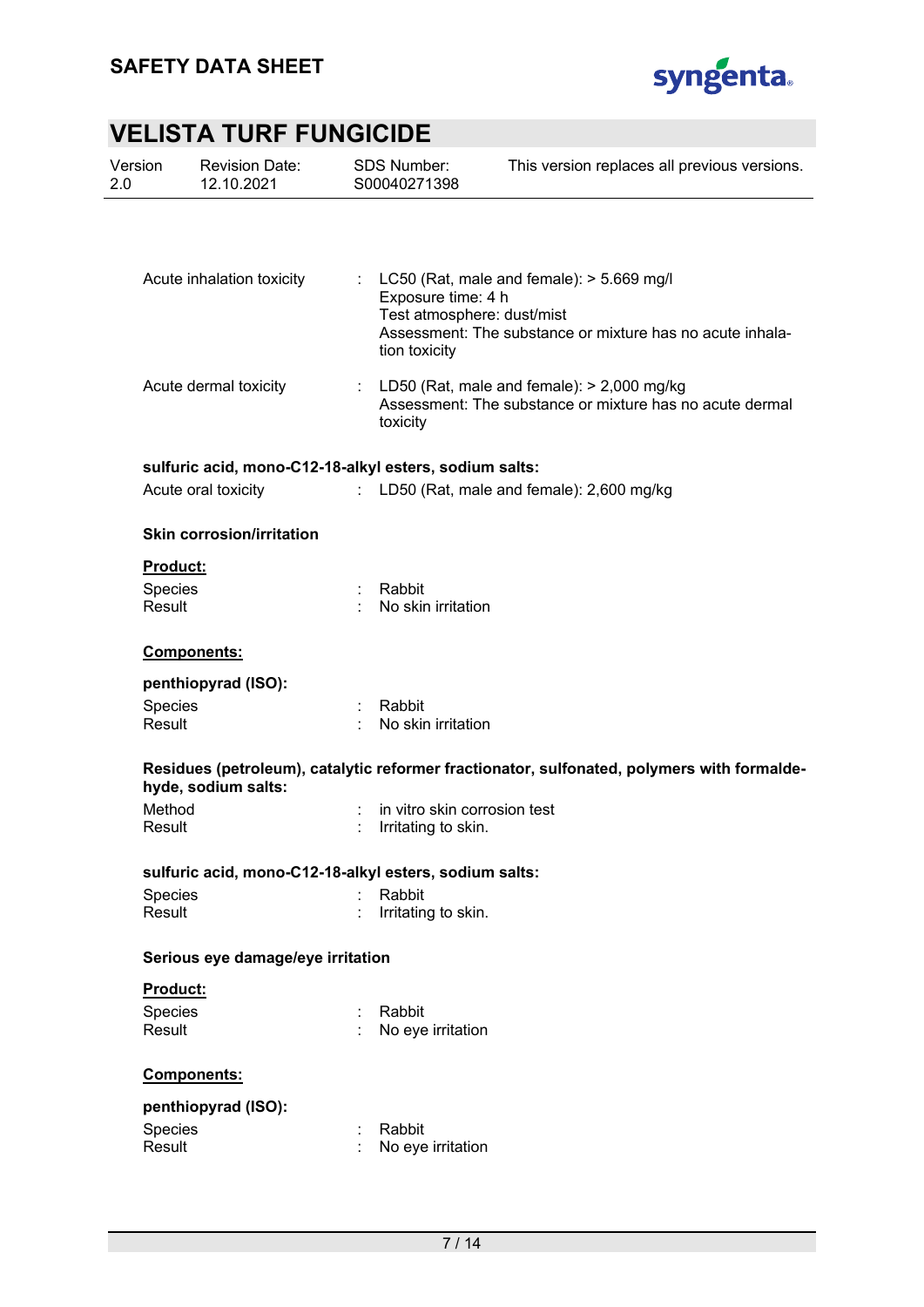

| Version<br>2.0 |                   | <b>Revision Date:</b><br>12.10.2021                    |    | <b>SDS Number:</b><br>S00040271398 | This version replaces all previous versions.                                               |
|----------------|-------------------|--------------------------------------------------------|----|------------------------------------|--------------------------------------------------------------------------------------------|
|                |                   |                                                        |    |                                    |                                                                                            |
|                |                   | hyde, sodium salts:                                    |    |                                    | Residues (petroleum), catalytic reformer fractionator, sulfonated, polymers with formalde- |
|                | Result<br>Method  |                                                        |    | in vitro eye irritation test       | Risk of serious damage to eyes.                                                            |
|                |                   | sulfuric acid, mono-C12-18-alkyl esters, sodium salts: |    |                                    |                                                                                            |
|                | Species<br>Result |                                                        |    | Rabbit                             | Risk of serious damage to eyes.                                                            |
|                |                   | Respiratory or skin sensitisation                      |    |                                    |                                                                                            |
|                | <b>Product:</b>   |                                                        |    |                                    |                                                                                            |
|                | <b>Test Type</b>  |                                                        |    |                                    | Local lymph node assay (LLNA)                                                              |
|                | Species<br>Result |                                                        |    | Mouse                              | Did not cause sensitisation on laboratory animals.                                         |
|                |                   | Components:                                            |    |                                    |                                                                                            |
|                |                   | penthiopyrad (ISO):                                    |    |                                    |                                                                                            |
|                | Species<br>Result |                                                        |    | Guinea pig                         | Does not cause skin sensitisation.                                                         |
|                |                   | <b>Chronic toxicity</b>                                |    |                                    |                                                                                            |
|                |                   | <b>Germ cell mutagenicity</b>                          |    |                                    |                                                                                            |
|                |                   | <b>Components:</b>                                     |    |                                    |                                                                                            |
|                | Assessment        | penthiopyrad (ISO):<br>Germ cell mutagenicity -        | ÷. |                                    | Animal testing did not show any mutagenic effects.                                         |
|                |                   | sulfuric acid, mono-C12-18-alkyl esters, sodium salts: |    |                                    |                                                                                            |
|                | Assessment        | Germ cell mutagenicity -                               | ٠. |                                    | In vitro tests did not show mutagenic effects                                              |
|                |                   | Carcinogenicity                                        |    |                                    |                                                                                            |
|                |                   | <b>Components:</b>                                     |    |                                    |                                                                                            |
|                | ment              | penthiopyrad (ISO):<br>Carcinogenicity - Assess-       |    | cinogen                            | Weight of evidence does not support classification as a car-                               |
|                |                   | diameter $\leq 10$ µm]:                                |    |                                    | titanium dioxide; [in powder form containing 1 % or more of particles with aerodynamic     |
|                | ment              | Carcinogenicity - Assess-                              |    | cinogen                            | Weight of evidence does not support classification as a car-                               |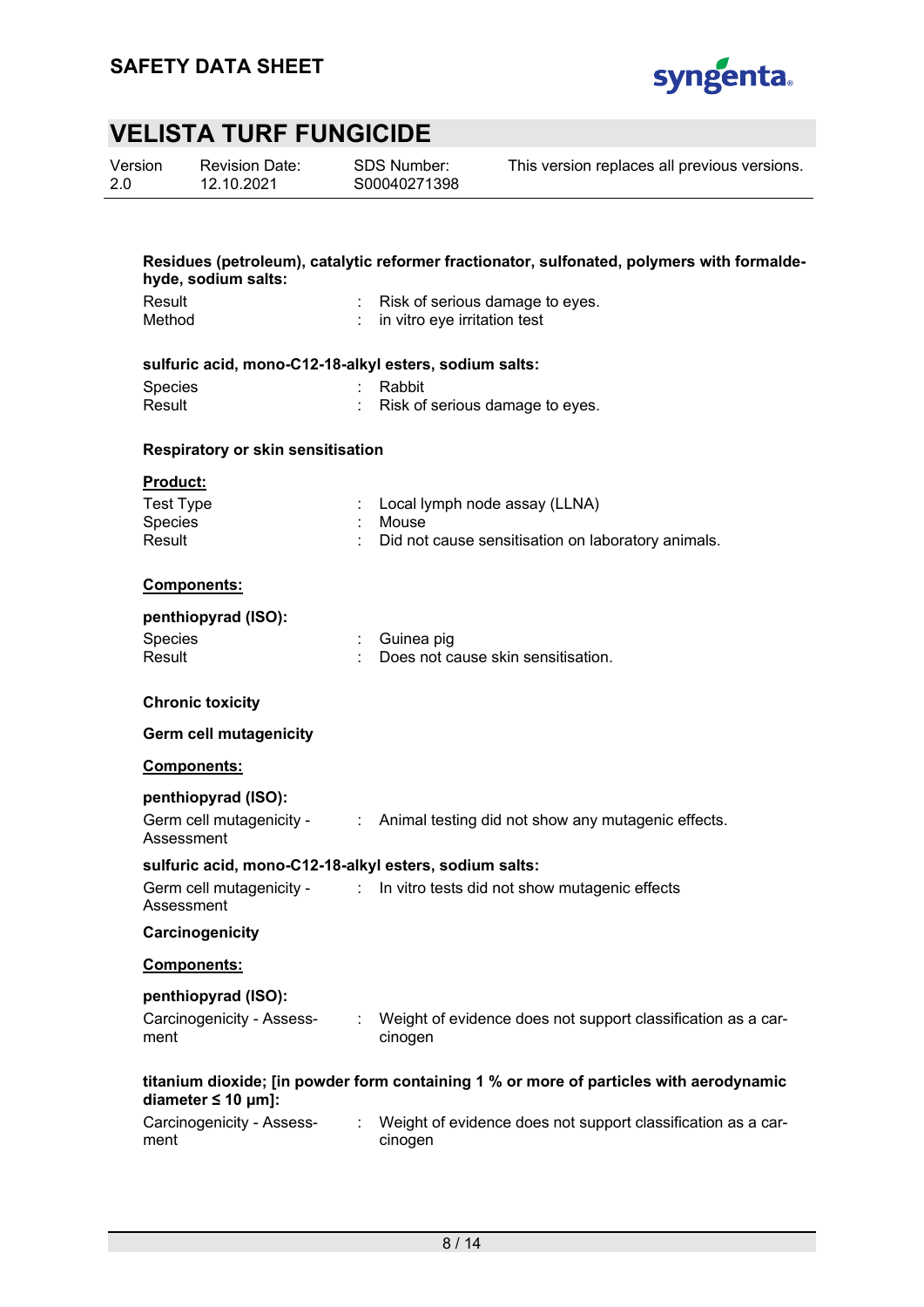

| Version | R  |
|---------|----|
| 2.0     | 1: |

**Revision Date:** 12.10.2021

SDS Number: S00040271398 This version replaces all previous versions.

# **Reproductive toxicity Components: penthiopyrad (ISO):**  Reproductive toxicity - Assessment : No toxicity to reproduction **STOT - repeated exposure Components: penthiopyrad (ISO):**  Assessment : The substance or mixture is not classified as specific target

organ toxicant, repeated exposure.

## **SECTION 12. ECOLOGICAL INFORMATION**

### **Ecotoxicity**

## **Components:**

# **penthiopyrad (ISO):**

| Toxicity to fish                                       | LC50 (Pimephales promelas (fathead minnow)): 0.29 mg/l<br>Exposure time: 96 h                                            |
|--------------------------------------------------------|--------------------------------------------------------------------------------------------------------------------------|
|                                                        | LC50 (Cyprinus carpio (Carp)): 0.568 mg/l<br>Exposure time: 96 h                                                         |
| aquatic invertebrates                                  | Toxicity to daphnia and other : EC50 (Daphnia magna (Water flea)): 2.53 mg/l<br>Exposure time: 48 h                      |
| Toxicity to algae/aquatic<br>plants                    | : ErC50 (Raphidocelis subcapitata (freshwater green alga)): 4<br>mg/l<br>Exposure time: 72 h                             |
|                                                        | NOEC (Raphidocelis subcapitata (freshwater green alga)):<br>$0.45$ mg/l<br>End point: Growth rate<br>Exposure time: 72 h |
| Toxicity to fish (Chronic tox-<br>icity)               | : NOEC (Pimephales promelas (fathead minnow)): 0.051 mg/l<br>Exposure time: 33 d                                         |
| aquatic invertebrates (Chron-<br>ic toxicity)          | Toxicity to daphnia and other : NOEC (Daphnia magna (Water flea)): 0.471 mg/l<br>Exposure time: 21 d                     |
| sulfuric acid, mono-C12-18-alkyl esters, sodium salts: |                                                                                                                          |
| Toxicity to fish                                       | LC50: 17 mg/l<br>Exposure time: 96 h<br>Test Type: semi-static test                                                      |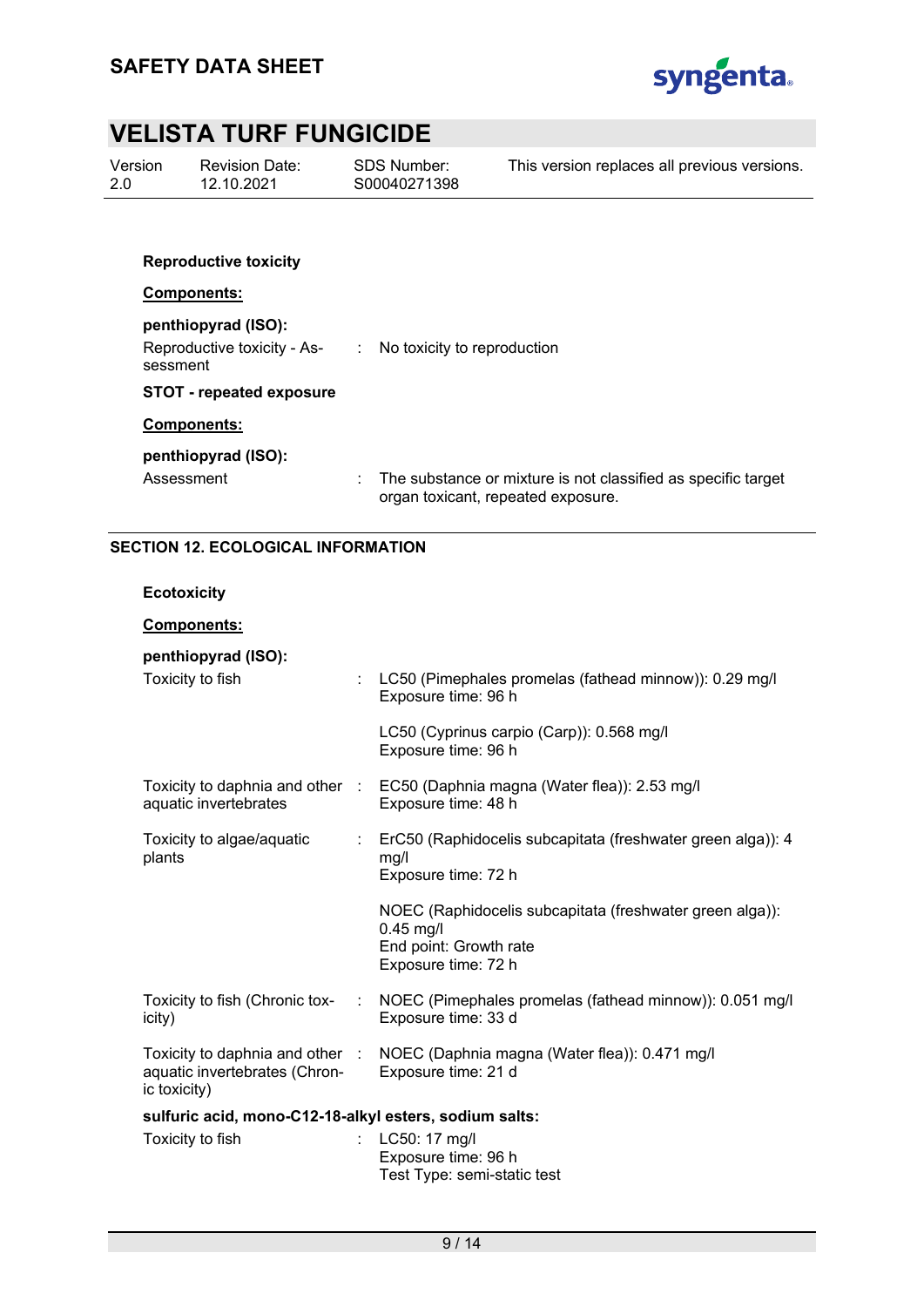

| Version<br>2.0 |              | <b>Revision Date:</b><br>12.10.2021                              |    | <b>SDS Number:</b><br>S00040271398                                          | This version replaces all previous versions.                                               |
|----------------|--------------|------------------------------------------------------------------|----|-----------------------------------------------------------------------------|--------------------------------------------------------------------------------------------|
|                |              |                                                                  |    |                                                                             |                                                                                            |
|                |              | aquatic invertebrates                                            |    | Exposure time: 48 h<br>Test Type: static test                               | Toxicity to daphnia and other : EC50 (Daphnia magna (Water flea)): 15 mg/l                 |
|                | plants       | Toxicity to algae/aquatic                                        |    | : ErC50 (green algae): $20$ mg/l<br>Exposure time: 72 h                     |                                                                                            |
|                |              |                                                                  |    | NOEC (green algae): 3 mg/l<br>End point: Growth rate<br>Exposure time: 72 h |                                                                                            |
|                | icity)       | Toxicity to fish (Chronic tox-                                   |    | NOEC (Fish): 0.11 - 0.35 mg/l<br>Exposure time: 34 d                        |                                                                                            |
|                |              | Toxicity to daphnia and other :<br>aquatic invertebrates (Chron- |    | Exposure time: 7 d                                                          | NOEC (Daphnia (water flea)): 0.419 mg/l                                                    |
|                | ic toxicity) | Toxicity to microorganisms                                       |    | $\therefore$ EC50 (Bacteria): 680 mg/l<br>Exposure time: 3 h                |                                                                                            |
|                |              | <b>Persistence and degradability</b>                             |    |                                                                             |                                                                                            |
|                | Components:  |                                                                  |    |                                                                             |                                                                                            |
|                |              | penthiopyrad (ISO):                                              |    |                                                                             |                                                                                            |
|                |              | Biodegradability                                                 | ÷. | Result: Not readily biodegradable.                                          |                                                                                            |
|                |              | hyde, sodium salts:                                              |    |                                                                             | Residues (petroleum), catalytic reformer fractionator, sulfonated, polymers with formalde- |
|                |              | Biodegradability                                                 | t. | Result: Not readily biodegradable.                                          |                                                                                            |
|                |              | sulfuric acid, mono-C12-18-alkyl esters, sodium salts:           |    |                                                                             |                                                                                            |
|                |              | Biodegradability                                                 |    | : Result: Readily biodegradable.                                            |                                                                                            |
|                |              | <b>Bioaccumulative potential</b>                                 |    |                                                                             |                                                                                            |
|                | Components:  |                                                                  |    |                                                                             |                                                                                            |
|                |              | penthiopyrad (ISO):<br>Bioaccumulation                           |    | Remarks: Does not bioaccumulate.                                            |                                                                                            |
|                |              | <b>Mobility in soil</b><br>No data available                     |    |                                                                             |                                                                                            |
|                |              | Other adverse effects<br>No data available                       |    |                                                                             |                                                                                            |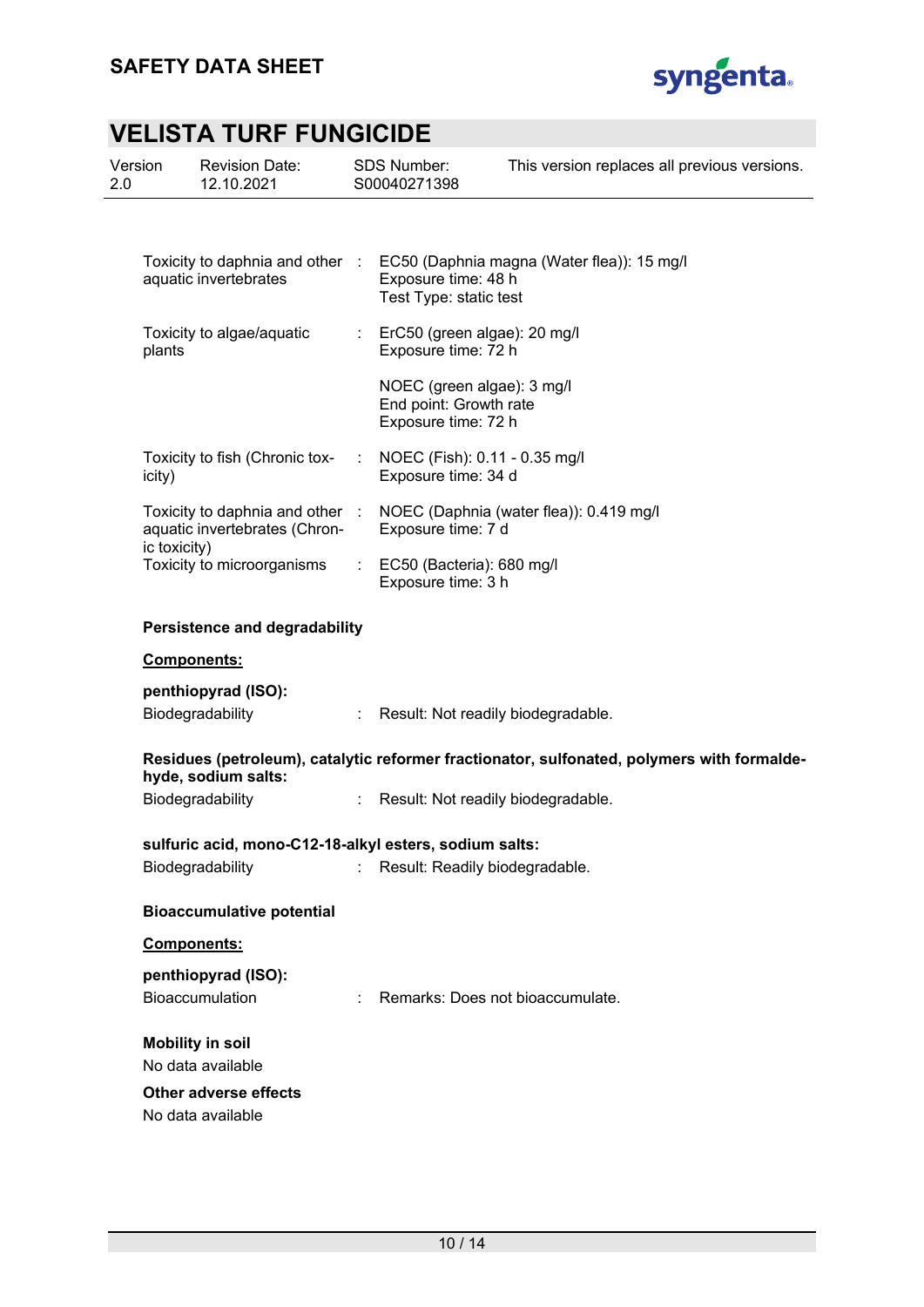

Version 2.0

Revision Date: 12.10.2021

SDS Number: S00040271398

This version replaces all previous versions.

### **SECTION 13. DISPOSAL CONSIDERATIONS**

| <b>Disposal methods</b> |    |                                                                                                                                                                                                                                                                                                                                                  |
|-------------------------|----|--------------------------------------------------------------------------------------------------------------------------------------------------------------------------------------------------------------------------------------------------------------------------------------------------------------------------------------------------|
| Waste from residues     | t. | Do not contaminate ponds, waterways or ditches with chemi-<br>cal or used container.<br>Do not dispose of waste into sewer.<br>Where possible recycling is preferred to disposal or incinera-<br>tion.<br>If recycling is not practicable, dispose of in compliance with                                                                         |
|                         |    | local regulations.                                                                                                                                                                                                                                                                                                                               |
| Contaminated packaging  |    | Non-returnable containers:                                                                                                                                                                                                                                                                                                                       |
|                         |    | Triple rinse containers.                                                                                                                                                                                                                                                                                                                         |
|                         |    | Add rinsings to spray tank                                                                                                                                                                                                                                                                                                                       |
|                         |    | If recycling, replace cap and return clean containers to recy-<br>cler or designated collection point. Containers marked with the<br>drumMUSTER container logo can be taken to a drumMUS-<br>TER collection site (02 6206 6868, www.drummuster.org.au).<br>Empty containers can be landfilled, when in accordance with<br>the local regulations. |
|                         |    | If no landfill is available, bury the containers below 500 mm in<br>a disposal pit specifically marked and set up for this purpose                                                                                                                                                                                                               |
|                         |    | clear of waterways, desirable vegetation and tree roots. Empty<br>containers and product should not be burnt.                                                                                                                                                                                                                                    |
|                         |    | Returnable containers:                                                                                                                                                                                                                                                                                                                           |
|                         |    | Empty contents fully into application equipment. Close all<br>valves and return to point of supply for refill or storage.                                                                                                                                                                                                                        |

## **SECTION 14. TRANSPORT INFORMATION**

### **International Regulations**

| <b>UNRTDG</b>                                 |                                                                         |
|-----------------------------------------------|-------------------------------------------------------------------------|
| UN number                                     | <b>UN 3077</b>                                                          |
| Proper shipping name                          | ENVIRONMENTALLY HAZARDOUS SUBSTANCE, SOLID,<br>N.O.S.<br>(PENTHIOPYRAD) |
| Class                                         | 9                                                                       |
| Packing group                                 | : III                                                                   |
| Labels                                        | 9                                                                       |
| <b>IATA-DGR</b>                               |                                                                         |
| UN/ID No.                                     | <b>UN 3077</b>                                                          |
| Proper shipping name                          | Environmentally hazardous substance, solid, n.o.s.<br>(PENTHIOPYRAD)    |
| Class                                         | 9                                                                       |
| Packing group                                 | : III                                                                   |
| Labels                                        | Miscellaneous                                                           |
| Packing instruction (cargo<br>aircraft)       | 956                                                                     |
| Packing instruction (passen-<br>ger aircraft) | 956                                                                     |
| Environmentally hazardous                     | yes                                                                     |
|                                               |                                                                         |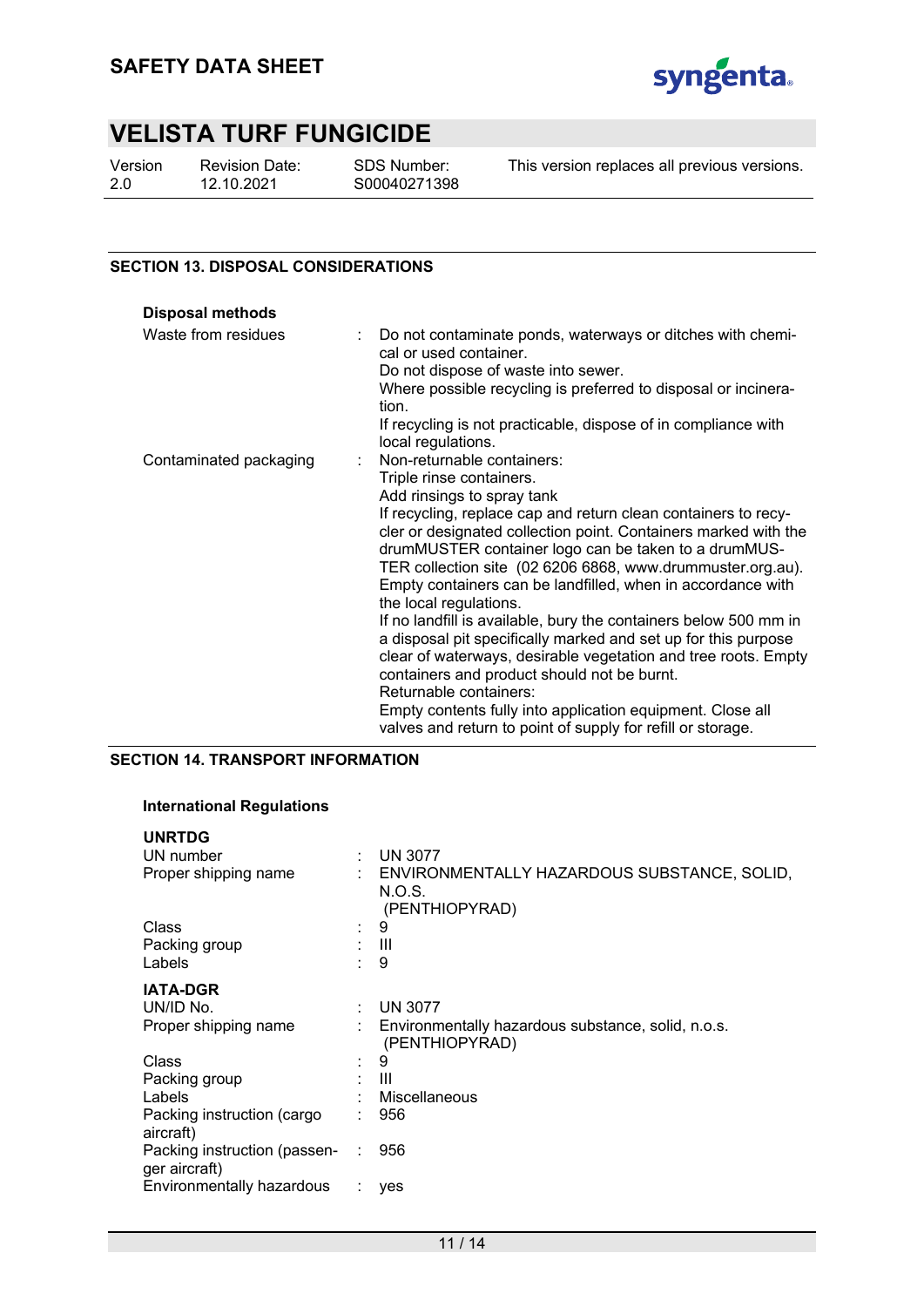

| Version<br>2.0 | <b>Revision Date:</b><br>12.10.2021                   | <b>SDS Number:</b><br>S00040271398         | This version replaces all previous versions. |
|----------------|-------------------------------------------------------|--------------------------------------------|----------------------------------------------|
|                | <b>IMDG-Code</b><br>UN number<br>Proper shipping name | <b>UN 3077</b><br>N.O.S.<br>(PENTHIOPYRAD) | ENVIRONMENTALLY HAZARDOUS SUBSTANCE, SOLID,  |
| Class          |                                                       | 9<br>٠                                     |                                              |

| Class            | : 9                   |  |
|------------------|-----------------------|--|
| Packing group    | : III                 |  |
| Labels           | $\cdot$ 9             |  |
| EmS Code         | $\therefore$ F-A. S-F |  |
| Marine pollutant | ves                   |  |

#### **Transport in bulk according to Annex II of MARPOL 73/78 and the IBC Code**

Not applicable for product as supplied.

#### **National Regulations**

| ENVIRONMENTALLY HAZARDOUS SUBSTANCE, SOLID,                   |
|---------------------------------------------------------------|
|                                                               |
|                                                               |
|                                                               |
|                                                               |
|                                                               |
|                                                               |
|                                                               |
|                                                               |
| : Environmentally Hazardous Substances meeting the descrip-   |
| tions of UN 3077 or UN 3082 are not subject to the Australian |
| Code for the Transport of Dangerous Goods (ADG). This ap-     |
| plies when transported by road or rail in packagings that do  |
| not incorporate a receptacle exceeding 500 kg(L) or IBCs per  |
|                                                               |
|                                                               |

#### **Special precautions for user**

The transport classification(s) provided herein are for informational purposes only, and solely based upon the properties of the unpackaged material as it is described within this Safety Data Sheet. Transportation classifications may vary by mode of transportation, package sizes, and variations in regional or country regulations.

#### **SECTION 15. REGULATORY INFORMATION**

### **Safety, health and environmental regulations/legislation specific for the substance or mixture**  Standard for the Uniform Scheduling of Medicines and Poisons : Schedule 5 Prohibition/Licensing Requirements : There is no applicable prohibition, authorisation and restricted use requirements, including for carcinogens referred to in Schedule 10 of the model WHS Act and Regulations. Product Registration Number **1992** CHA 2010 12: APVMA Approval No. 65718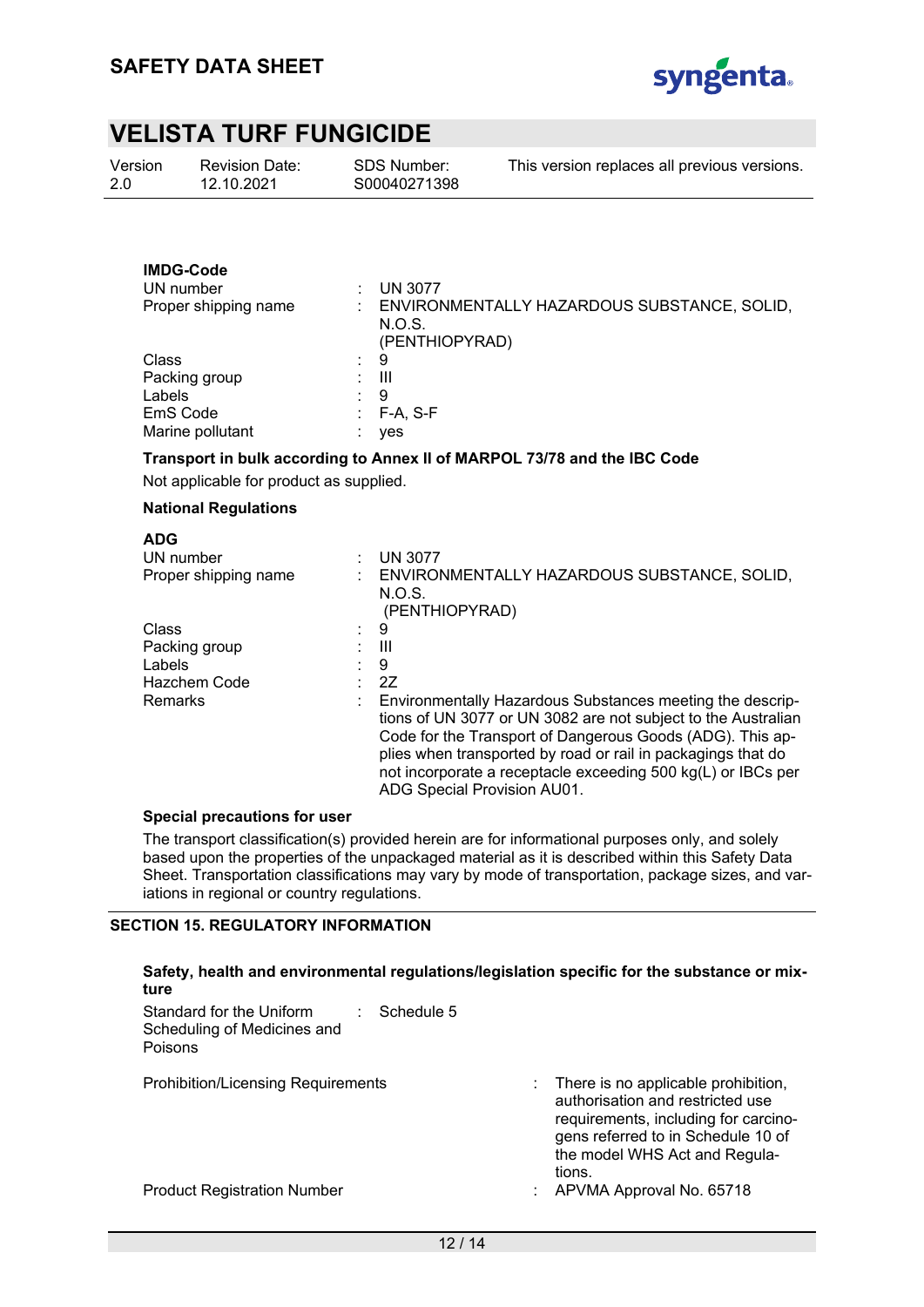

Version 2.0

Revision Date: 12.10.2021

SDS Number: S00040271398 This version replaces all previous versions.

### **SECTION 16. OTHER INFORMATION**

Revision Date : 12.10.2021 Items where changes have been made to the previous version are highlighted in the body of this document by two vertical lines.

| Date format                             | $:$ dd.mm.yyyy                                                            |
|-----------------------------------------|---------------------------------------------------------------------------|
| <b>Full text of other abbreviations</b> |                                                                           |
| ACGIH                                   | : USA. ACGIH Threshold Limit Values (TLV)                                 |
| AU OEL                                  | : Australia. Workplace Exposure Standards for Airborne Con-<br>taminants. |

| ACGIH / TWA  | : 8-hour, time-weighted average             |
|--------------|---------------------------------------------|
| AU OEL / TWA | : Exposure standard - time weighted average |

AIIC - Australian Inventory of Industrial Chemicals; ANTT - National Agency for Transport by Land of Brazil; ASTM - American Society for the Testing of Materials; bw - Body weight; CMR - Carcinogen, Mutagen or Reproductive Toxicant; DIN - Standard of the German Institute for Standardisation; DSL - Domestic Substances List (Canada); ECx - Concentration associated with x% response; ELx - Loading rate associated with x% response; EmS - Emergency Schedule; ENCS - Existing and New Chemical Substances (Japan); ErCx - Concentration associated with x% growth rate response; ERG - Emergency Response Guide; GHS - Globally Harmonized System; GLP - Good Laboratory Practice; IARC - International Agency for Research on Cancer; IATA - International Air Transport Association; IBC - International Code for the Construction and Equipment of Ships carrying Dangerous Chemicals in Bulk; IC50 - Half maximal inhibitory concentration; ICAO - International Civil Aviation Organization; IECSC - Inventory of Existing Chemical Substances in China; IMDG - International Maritime Dangerous Goods; IMO - International Maritime Organization; ISHL - Industrial Safety and Health Law (Japan); ISO - International Organisation for Standardization; KECI - Korea Existing Chemicals Inventory; LC50 - Lethal Concentration to 50 % of a test population; LD50 - Lethal Dose to 50% of a test population (Median Lethal Dose); MARPOL - International Convention for the Prevention of Pollution from Ships; n.o.s. - Not Otherwise Specified; Nch - Chilean Norm; NO(A)EC - No Observed (Adverse) Effect Concentration; NO(A)EL - No Observed (Adverse) Effect Level; NOELR - No Observable Effect Loading Rate; NOM - Official Mexican Norm; NTP - National Toxicology Program; NZIoC - New Zealand Inventory of Chemicals; OECD - Organization for Economic Co-operation and Development; OPPTS - Office of Chemical Safety and Pollution Prevention; PBT - Persistent, Bioaccumulative and Toxic substance; PICCS - Philippines Inventory of Chemicals and Chemical Substances; (Q)SAR - (Quantitative) Structure Activity Relationship; REACH - Regulation (EC) No 1907/2006 of the European Parliament and of the Council concerning the Registration, Evaluation, Authorisation and Restriction of Chemicals; SADT - Self-Accelerating Decomposition Temperature; SDS - Safety Data Sheet; TCSI - Taiwan Chemical Substance Inventory; TDG - Transportation of Dangerous Goods; TECI - Thailand Existing Chemicals Inventory; TSCA - Toxic Substances Control Act (United States); UN - United Nations; UNRTDG - United Nations Recommendations on the Transport of Dangerous Goods; vPvB - Very Persistent and Very Bioaccumulative; WHMIS - Workplace Hazardous Materials Information System

The information provided in this Safety Data Sheet is correct to the best of our knowledge, information and belief at the date of its publication. The information given is designed only as a guidance for safe handling, use, processing, storage, transportation, disposal and release and is not to be considered a warranty or quality specification. The information relates only to the specific